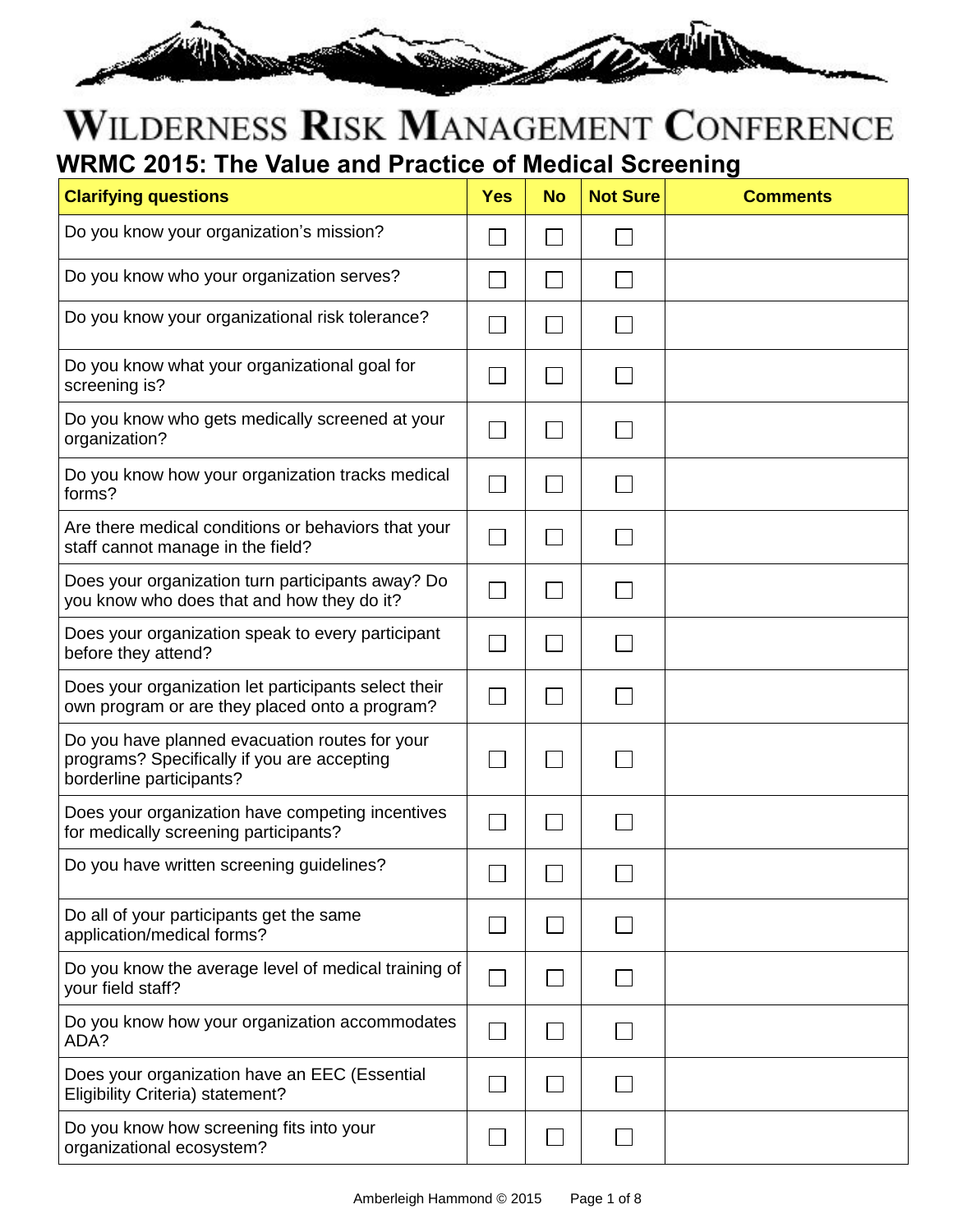

#### **WRMC 2015: The Value and Practice of Medical Screening Workbook**

- 1. What is your organization's mission?
- 2. Whom does your organization serve?
- 3. Who do you **not** serve?
- 4. What is your organizational risk tolerance? (medical conditions, behavior, borderline participants, etc.)
- 5. What is your goal for screening? Why do it?
- 6. Who gets screened? Participants? Field staff? Administrative staff? Volunteers?
- 7. How do you track medical forms? Are they secure?
- 8. How do you track instructor time/management of participants? Specifically for borderline participants.
- 9. What is your definition of success for participants? How will you identify **unsuccessful** participants for your organization?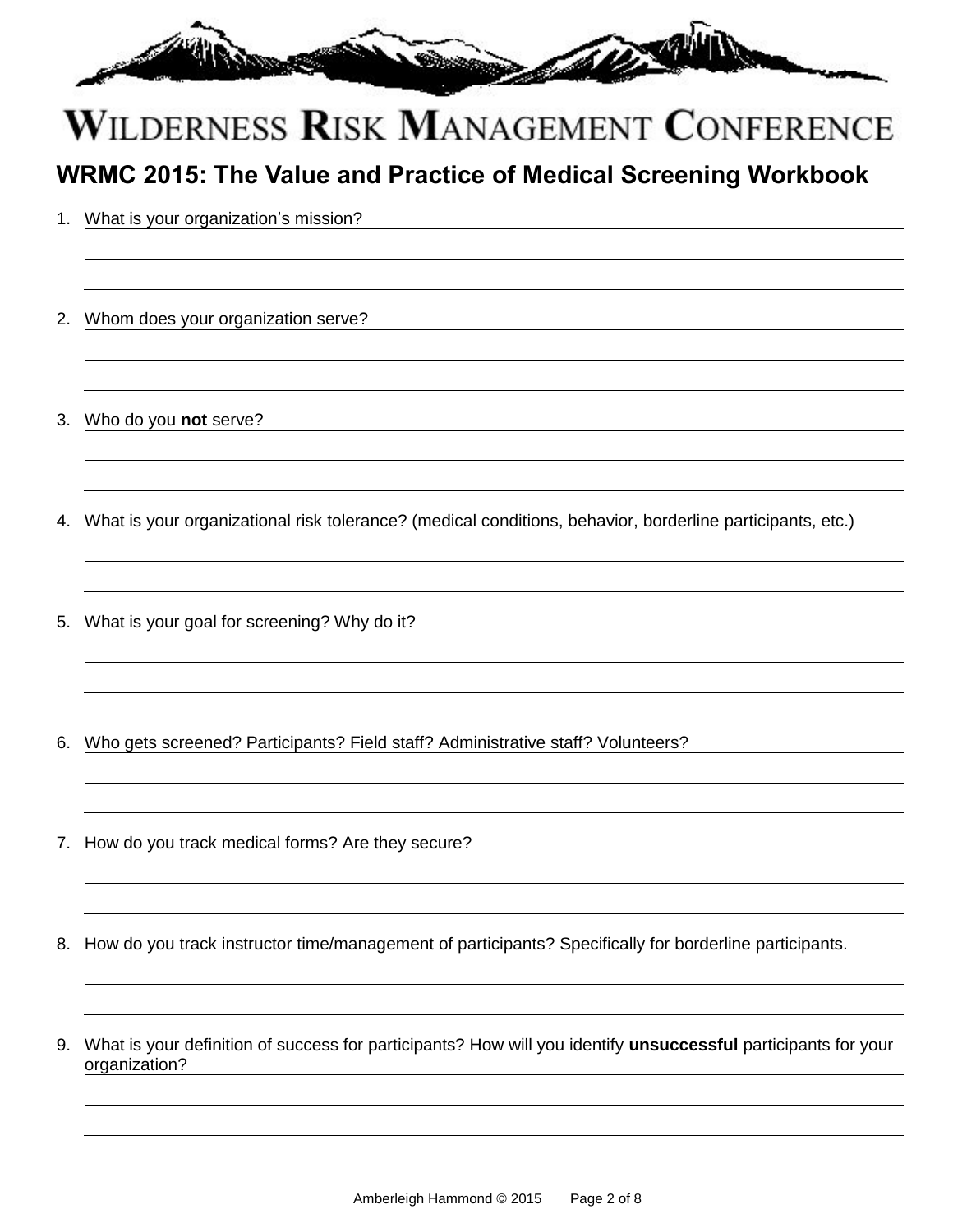

10. What are you screening for?

| Medical issues           |  | <b>Medications</b>         |
|--------------------------|--|----------------------------|
| <b>Behavioral issues</b> |  | <b>Motivational issues</b> |
| Psychological issues     |  | <b>Fitness level</b>       |
| Physical ability         |  | Other:                     |
| Mental ability           |  | Other:                     |
|                          |  |                            |

11. Does your organization speak to every participant? Why or why not?

12. Are there medical/behavioral conditions that your staff cannot manage? What are those?

13. Do you turn applicants away? How do you do this? Who does this? For what reasons?

14. Are you allowing participants to choose their own program? Do you place them with consideration to medical conditions, staff skill/experience, terrain, etc.?

15. How are you setting up participants and staff for a successful program in regards to screening?

16. Do you have planned evacuation routes for your programs? Why or why not? How do you plan to manage borderline participants?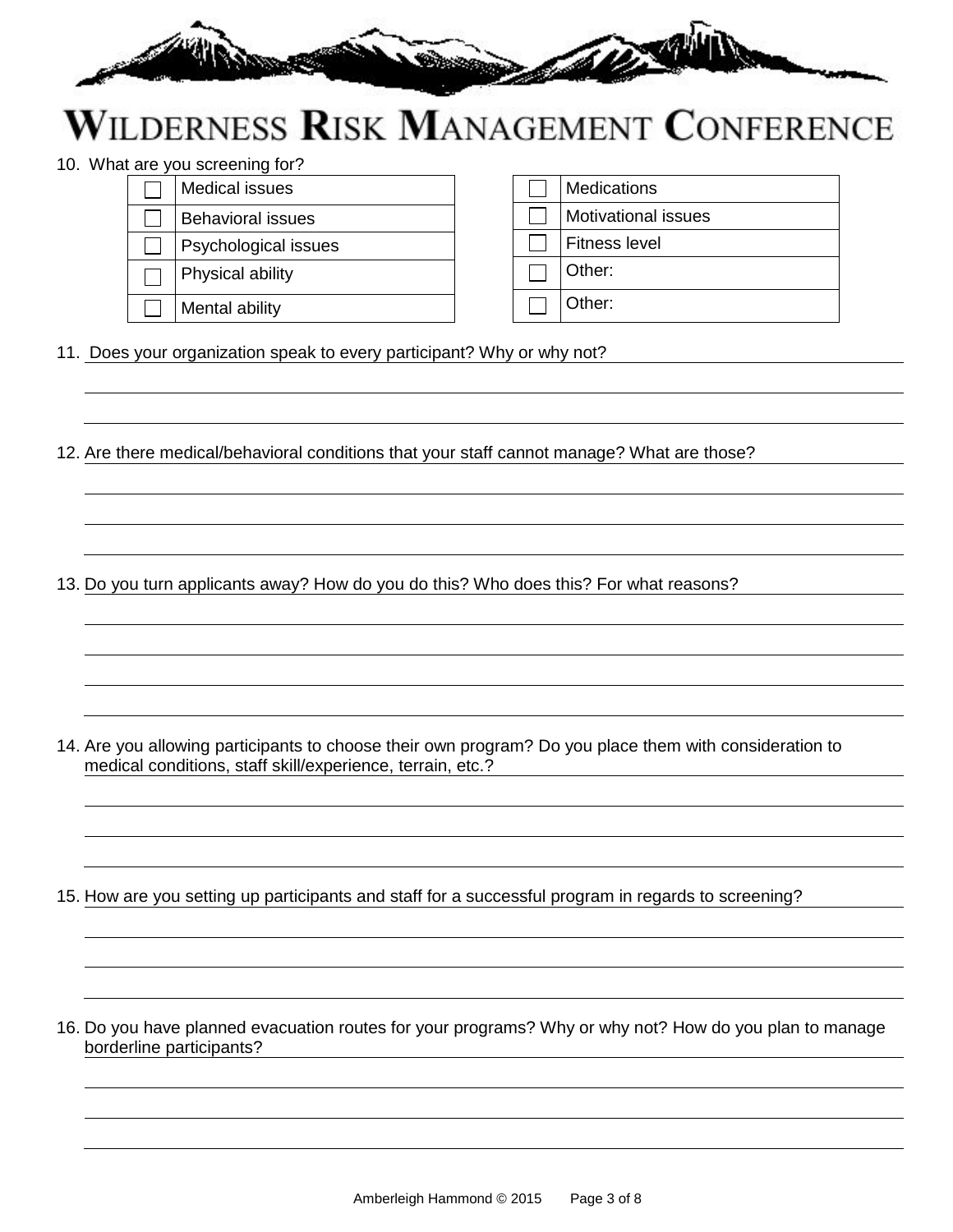

17. Are there competing incentives involving medical screening in your organization? How can you minimize those?

18. Are your screening guidelines adequate? Why or why not? How can you improve them? What's missing?

19. Are your screening guidelines aligned with the population you serve? (i.e. If you are a drug rehabilitation facility, your guidelines on substance use may be markedly different than other programs)

20. How do you determine what paperwork your participants get? Are they different based on different conditions? The same? Do you use a pre-screen? Do you send out forms after the application? What could you do to collect more timely information and provide the best customer service?

21. What level of medical training does most of your field staff have? Do you have a minimum requirement? How does medical training influence who you accept onto programs?

22. What supplemental trainings can you give field staff to successfully work with your participants?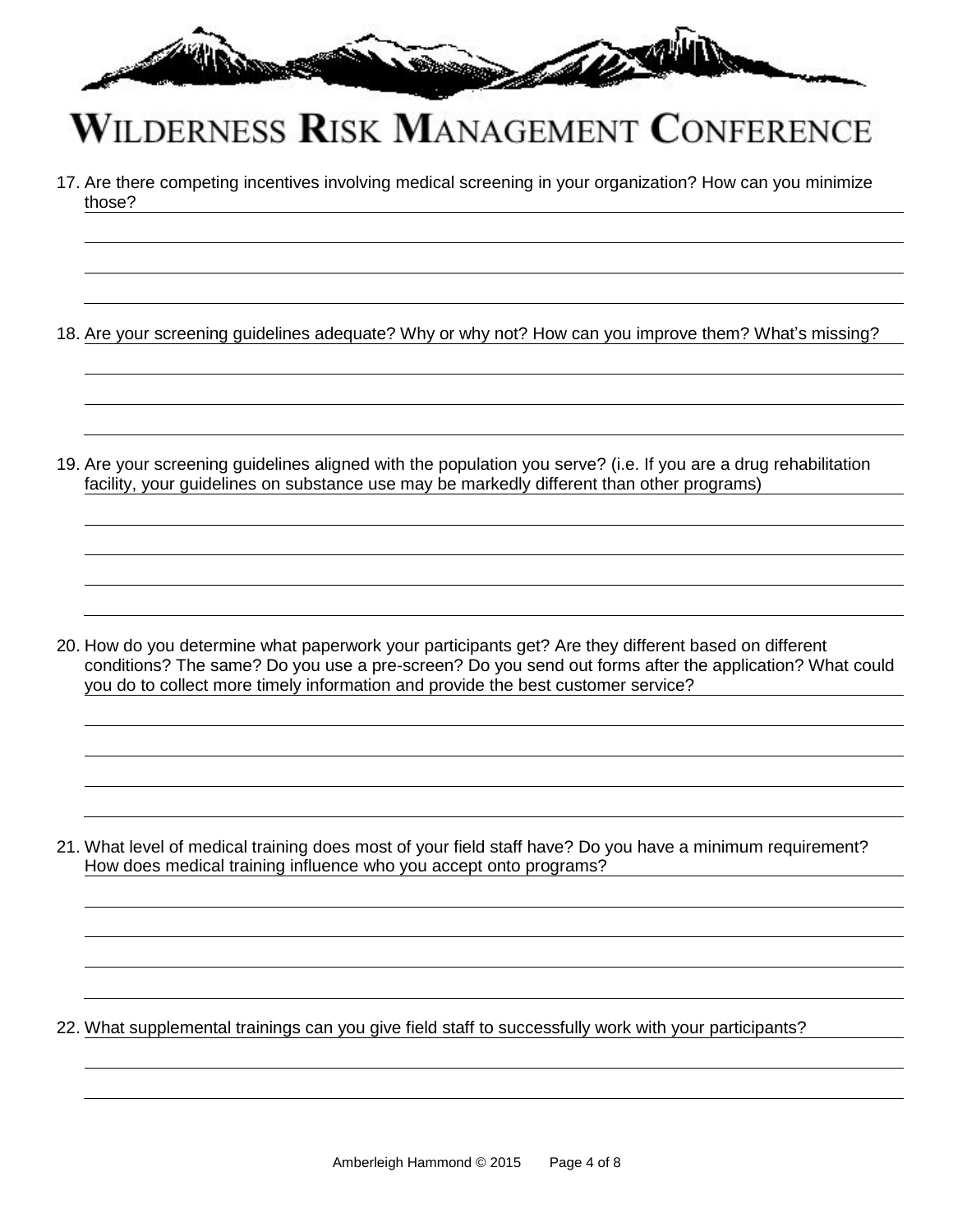

23. How does screening play into course areas (urban/front country/backcountry)?

24. How does screening play into other factors like terrain, weather, and physical ability?

25. How does your organization accommodate ADA (Americans with Disabilities Act)?

26. Does your organization have an EEC? Do you need one? Are you clear on who you serve and who you don't? What can your staff manage and what they can't?

27. Where does screening belong in your applicant process? (before money is paid? before they choose a program?)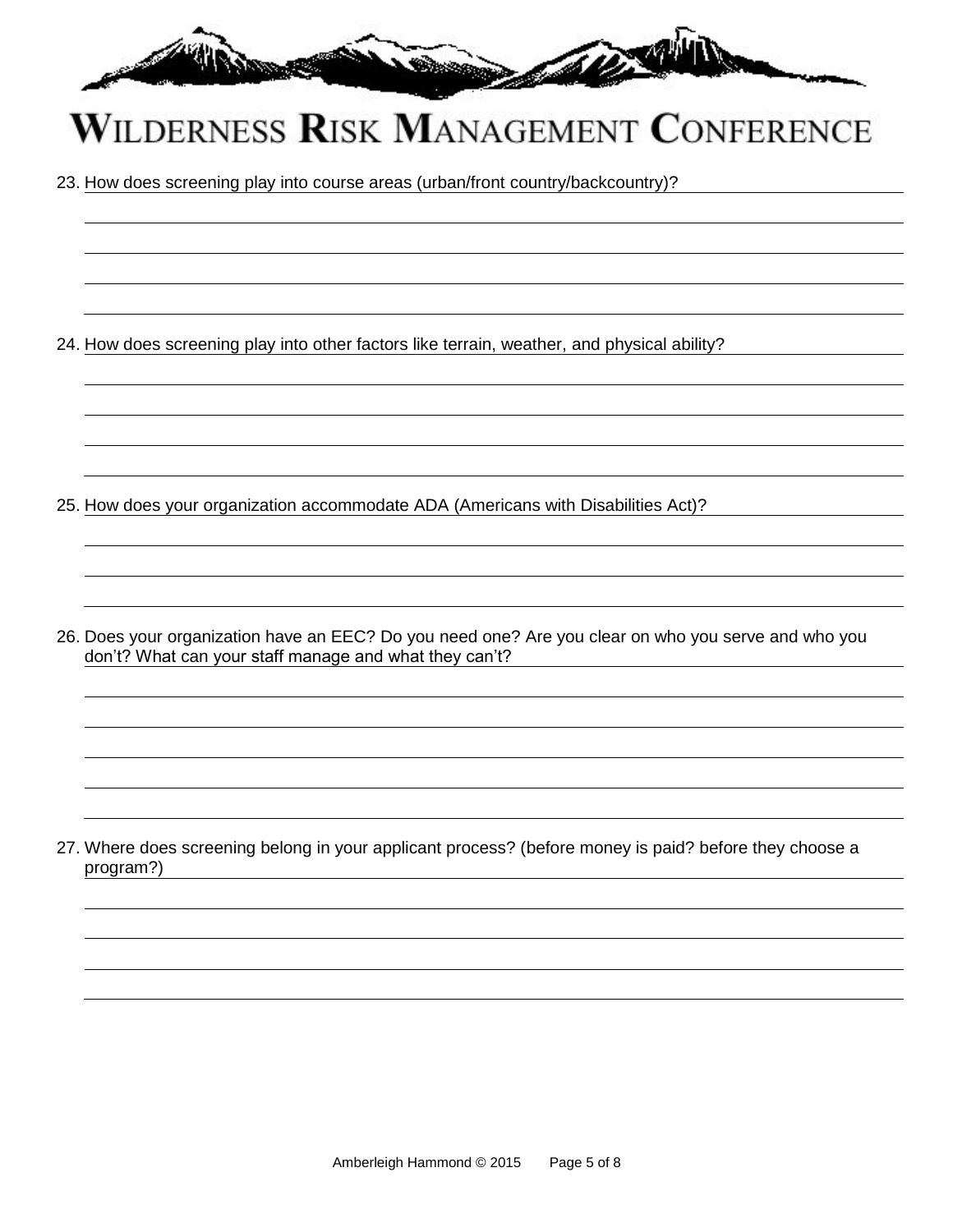

28. What questions do you really need on your medical form? What does your physician advisor recommend?

|    | Are you currently under the care of<br>a physician besides routine care?                   |
|----|--------------------------------------------------------------------------------------------|
|    | Surgery in the past 2 years<br>(excluding oral)                                            |
|    | Back pain/problems                                                                         |
|    | Bleeding or blood disorders                                                                |
|    | Chronic or infectious illness or<br>condition                                              |
|    | <b>Circulation problems</b>                                                                |
|    | Cough heavily during activity                                                              |
|    | Broken bones within the past year                                                          |
|    | Dizziness or fainting                                                                      |
|    | Do you use tobacco                                                                         |
|    | <b>Diabetes</b>                                                                            |
| ×. | Do you use any body assistants?<br>(i.e. prosthetics/knee brace/back<br>brace/ankle brace) |
|    | Ear/Hearing problems (including<br>frequent ear infections)                                |
|    | Gastrointestinal problems                                                                  |
|    | Frequent headaches or migraines                                                            |
|    | Head injury<br>(conscious/unconscious)                                                     |
|    | <b>Heart condition/problems (heart</b><br>palpitations, heart murmur)                      |
|    | Heatstroke or heat exhaustion                                                              |
|    | <b>Hepatitis</b>                                                                           |
|    | Chest pain (including during or<br>after exercise)                                         |
|    | High blood pressure                                                                        |
|    | Family History of cardiovascular<br>disease                                                |
|    | History of obesity                                                                         |

| Joint/Bone problems (sprains,<br>fractures, breaks, etc.) |
|-----------------------------------------------------------|
| Pinched nerve                                             |
| Seizures/neurological problems                            |
| Infectious skin condition                                 |
| Sickle-cell anemia or trait                               |
| Vision/Eye impairment                                     |
| Dietary restrictions. (vegan, gluten-<br>free, etc.)      |
| Severe menstrual cramps                                   |
| Are you currently pregnant                                |
| Adjustment disorder                                       |
| Asperger/Autism                                           |
| Anxiety disorder                                          |
| <b>Behavioral Issues</b>                                  |
| <b>Bipolar Disorder</b>                                   |
| Depression/Mood Disorder                                  |
| <b>Eating Disorder</b>                                    |
| Developmentally Disabled                                  |
| Learning/Auditory Processing<br><b>Disorder</b>           |
| Self Harm/Suicidal thoughts                               |
| Schizophrenia                                             |
| <b>Substance Use/Abuse</b>                                |
| Motivational/Homesickness                                 |
| Do you take medications                                   |
| Have you been hospitalized                                |
| Do you have allergies                                     |
| Can you swim                                              |
| Do you have asthma                                        |
| Do you have ADD/ADHD                                      |
| Hypoglycemia                                              |
| History of altitude sickness                              |
| Recurrent lung infections                                 |
| Cancer                                                    |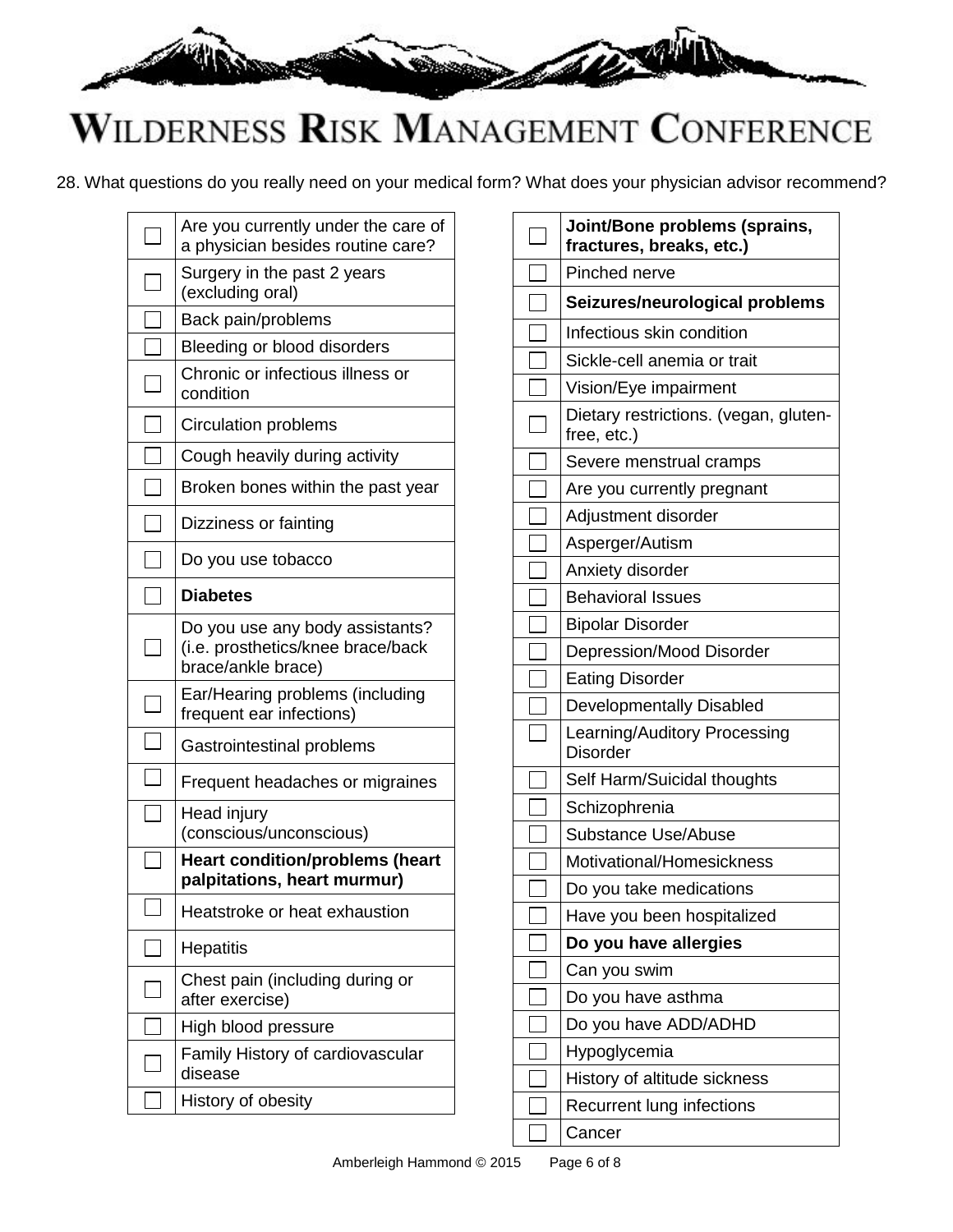

| Frostbite                    |
|------------------------------|
| Sleep walking                |
| Muscle cramps                |
| Intolerance to warm temps    |
| Intolerance to cold temps    |
| Unexplained sweating         |
| Frequent shortness of breath |
| Heartburn                    |
| Unexplained weight loss      |
| Thyroid problems             |
| <b>Bladder problems</b>      |
| Active bedwetting            |

| Stomach ulcers       |
|----------------------|
|                      |
| Difficulty urinating |
| Positive TB test     |
| Other:               |
| Other:               |
| Other:               |
| Other:               |

29. What will make up your participant constellation?